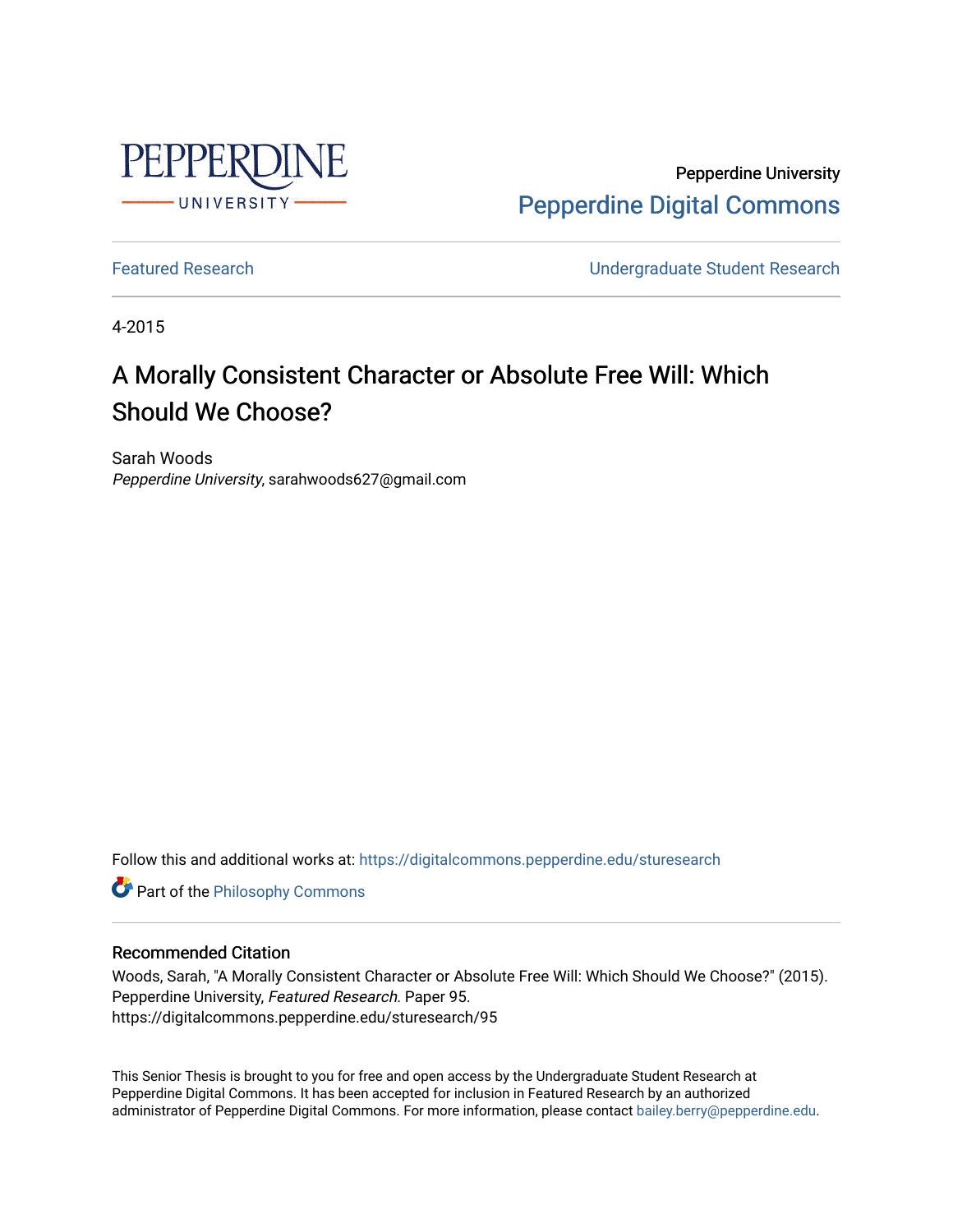The Metaphysics of Free Will

Sarah Woods

## 26 April 2015

## A Morally Consistent Character or Absolute Free Will: Which Should We Choose?

"We are what we repeatedly do. Excellence, then, is not an act, but a habit." This Aristotelian notion of how to lead a virtuous life is one that philosophers and scholars alike have respected and praised for centuries. Consistency in choosing the right path is the key to leading a fulfilling life, which is a notion many agree upon. While one person may hold Aristotelian notions of consistent excellence in character on a pedestal, this same person may also believe that in order for one to have free will and moral responsibility, one must have the ability at all times to choose A over B, and vice versa. This theory of absolute free will is called incompatibilism. Incompatibilists believe that one cannot have free will and moral responsibility if any of our actions are determined by our past. This leads one to realize that the Aristotelian incompatibilist is constantly at odds with himself. He cannot constantly pursue excellence because that would mean his actions are determined, and thus lacks free will and moral responsibility. Either the Aristotelian incompatibilist must concede his notions of character are much too stringent to maintain in reality, or he must accept that one can still have free will and moral responsibility while determinism exists. I will assert that it is much more important to change our conception of freedom from "absolute without any limits" to "determined by the fixity of the past but still compatible with free will and moral responsibility." The theory of pursuing a consistently excellent character should not be discarded simply because we cannot have absolute free will. I will draw from Aristotle's views on moral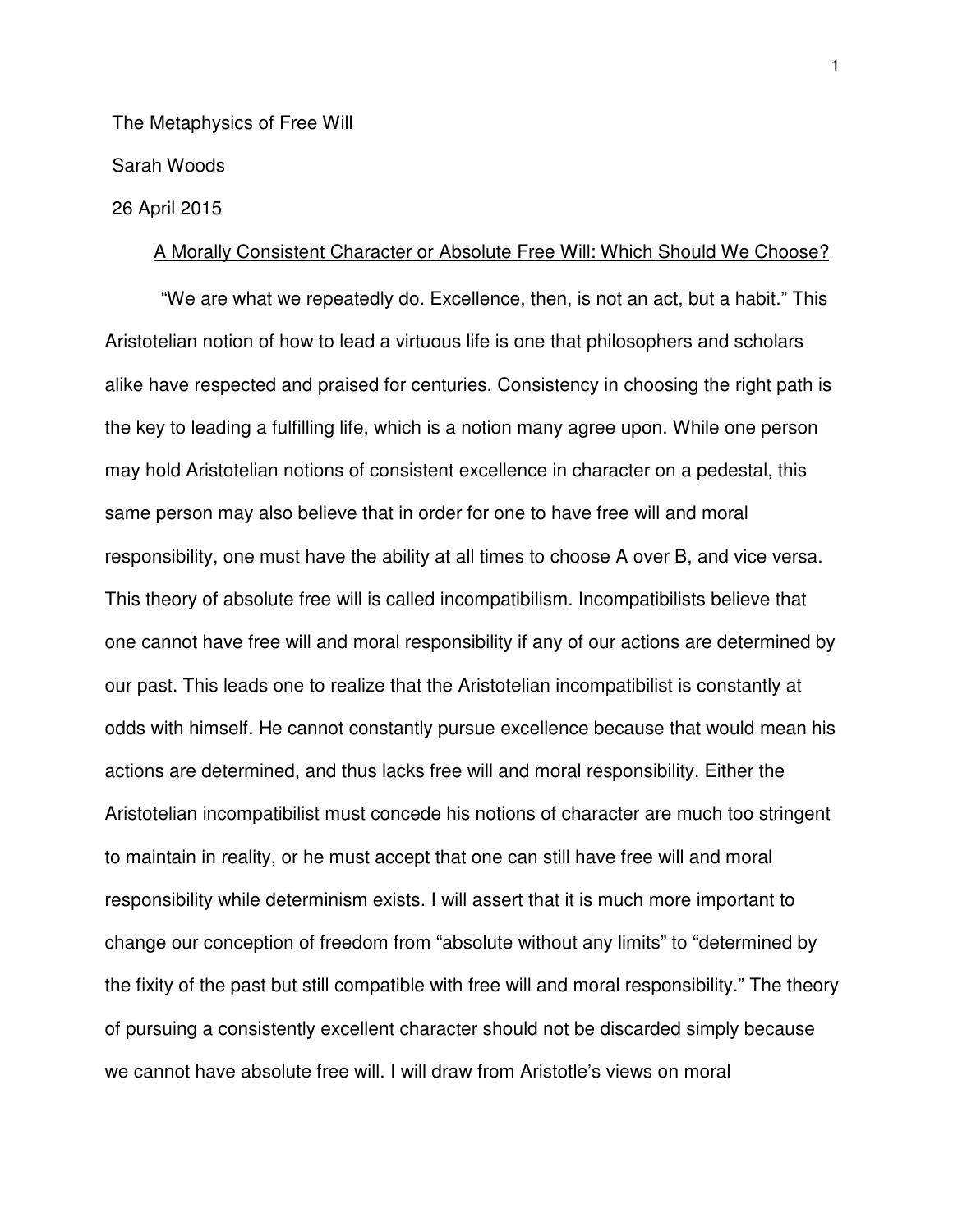responsibility, character, ethics, and free will in order to defend my views on character. I will reference John Martin Fischer's The Metaphysics of Free Will to prove that determinism still allows for free will and moral responsibility. There are critics who believe that constantly pursuing a virtuous character is almost psychologically impossible due to environmental situations and overall human instinct. One of these is John Doris who wrote a book called Lack of Character, which analyzes whether Aristotelian notions of character are even possible when compared with moral psychological problems and facts. I will reference his book when providing counterexamples to Aristotelian notions of character. I will also be using arguments as counter examples from Fischer's work.

In order to better elaborate on my thesis, I shall break down my argument into premise form.

- 1) According to the Aristotle, free will and moral responsibility is determined by our character.
- 2) According to absolute free will (indeterminism), free actions cannot be determined in any fashion.
- 3) Therefore, you cannot endorse Aristotle's view, and also affirm absolute free will.  $(1,2)$
- 4) Aristotle's view is correct.
- 5) Therefore, the doctrine of incompatibilism is incorrect. (3,4)
- 6) Therefore, it is in our best interests to maintain the Aristotelian notion of character and change our notion of free will instead of holding onto an idealized notion of free will and discard consistency in character. (4,5)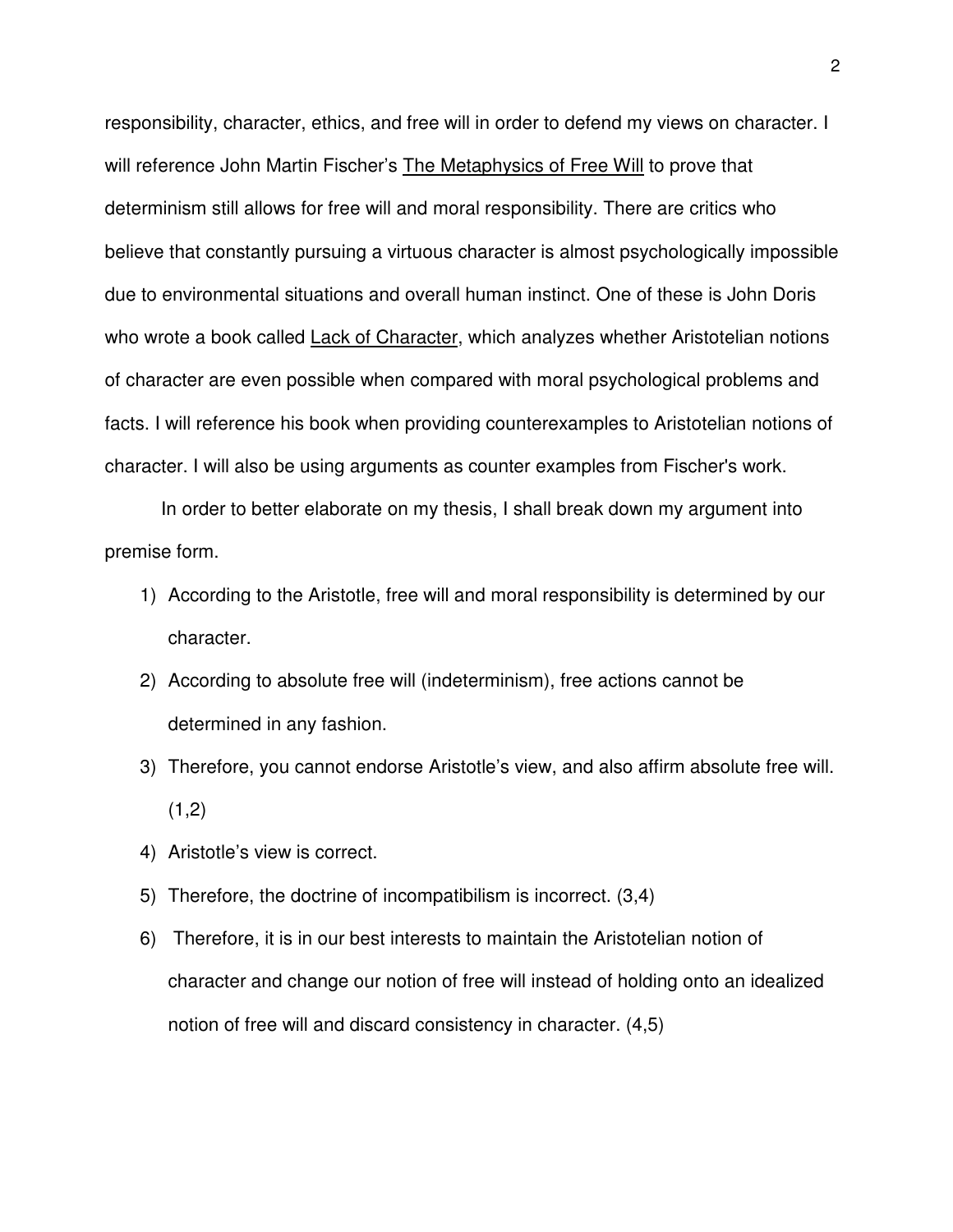I shall first tackle the Aristotelian notions that our free will and moral responsibility are determined by our character. I will then acknowledge John Doris' theories on character and moral psychology which declare that it is virtually impossible to maintain an Aristotelian character.In response to Doris, I shall consult Gavin Lawrence's essay on Aristotle and moral psychology, which defends that the weakness of character stems from a lack of maturity.Then, I shall move on to expound on the different versions of free will. In a separate argument for Premise 5, I shall demonstrate how incompatibilism fails, and then defend that compatibilism is the most practical and reasonable form of freedom that still allows for free will and moral responsibility. Finally, I will compare Aristotle's views of free will to compatibilism to demonstrate how a limited version of free will still leads to a flourishing life.

 In his Nicomachean Ethics, Aristotle elaborates on how we can determine if someone is morally responsible for his actions. He begins the discussion by addressing how blameworthiness and praiseworthiness is based on virtue or lack of virtue, whether they are compelled or not.<sup>1</sup> While this is true in many different situations, there are also situations in which how virtuous an act is is conversely related to blameworthiness and praiseworthiness. For example, if a woman used self defense against her attacker and killed him. She would be ultimately morally responsible for his death, but others would praise her for saving herself. It is clear then that moral responsibility can be mutually exclusive from blameworthiness and praiseworthiness in certain situations. Aristotle, though, shows that it can be hard discerning between a good and evil action due to the burden of blameworthiness and praiseworthiness it carries :

 1 Terrence Irwin and Gail Fine, Aristotle: Introductory Readings (Indianapolis, IN: Hackett Publishing Company, 1996), 228.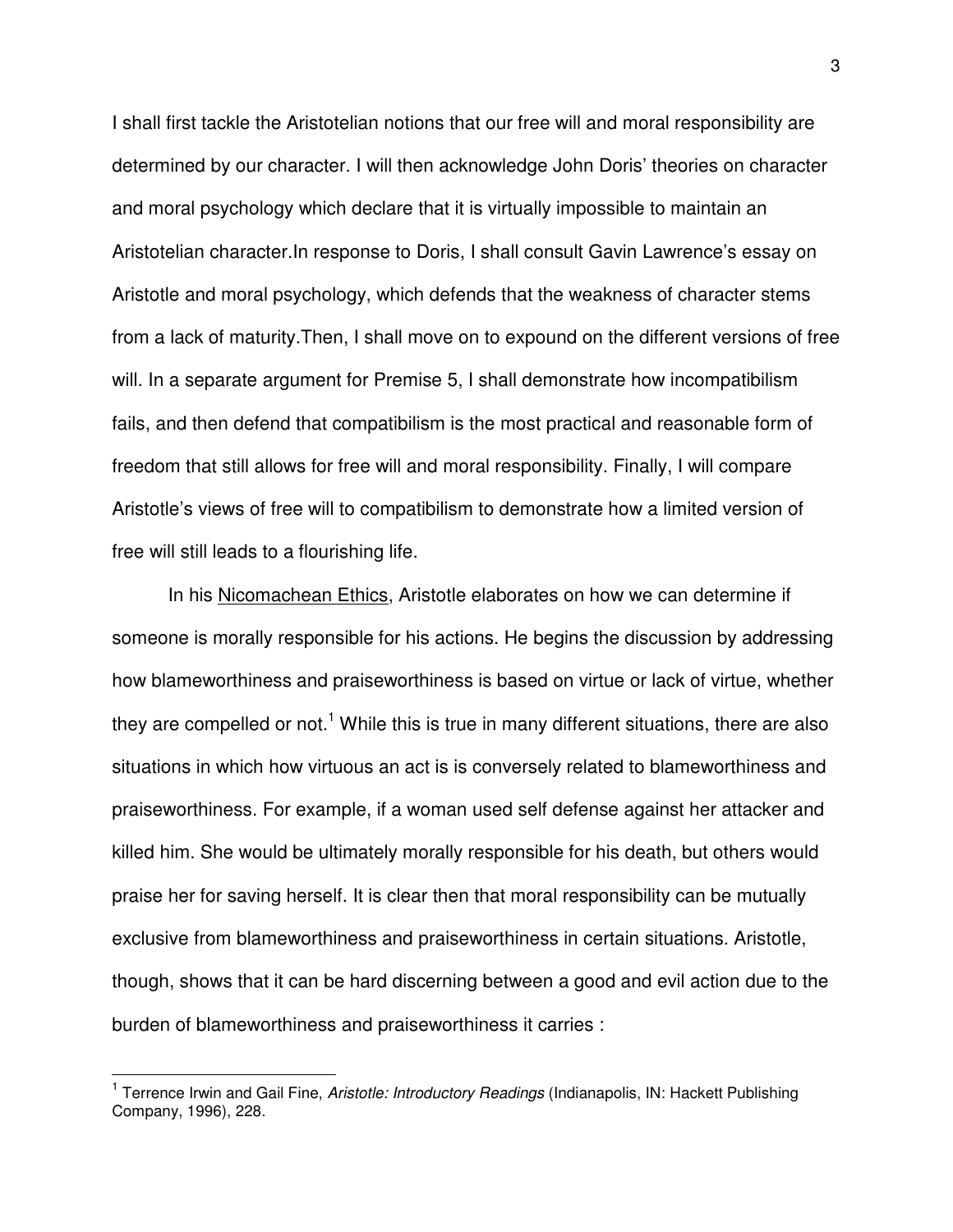"It is sometimes hard, however, to judge what <goods> should be chosen at the price of what <evils>, and what <evils> should be endured at the price of what <goods>. And it is even harder to abide by our judgement, since the results we expect <when we endure> are usually painful, and the actions we are compelled <to endure, when we choose> are usually shameful. That is why those who have been compelled or not compelled receive praise or blame."<sup>2</sup>

This demonstrates how the the value of virtue is not directly correlated with blameworthiness and praiseworthiness. One should not let the burden of an action determine the value of it. One is morally responsible for all actions (except when coerced or manipulated), whether it is blameworthy or praiseworthy.

 Aristotle also wants us to be held accountable at all times for our actions, but there can be some disagreement when it comes to ignorance. Actions done in ignorance and caused by ignorance are different according to Aristotle as well, for example someone who consciously becomes drunk, but lacks the control over their own conscious when drunk.<sup>3</sup> But even if decision is out of ignorance, it is "the most proper to virtue"<sup>4</sup> and should not be taken lightly:

 "Decision, then, is apparently voluntary, but not the same as what is voluntary, which extends more widely. For children and the other animals share in what is voluntary, but not in decision; and the actions we do on the spur of the moment are said to be voluntary, but not to express decision."<sup>5</sup>

<sup>&</sup>lt;sup>2</sup> Terrence Irwin and Gail Fine, Aristotle: Introductory Readings (Indianapolis, IN: Hackett Publishing Company, 1996), 229.

 $3$  Ibid. 228

<sup>4</sup> Ibid. 232

<sup>&</sup>lt;sup>5</sup> Terrence Irwin and Gail Fine, Aristotle: Introductory Readings (Indianapolis, IN: Hackett Publishing Company, 1996). 232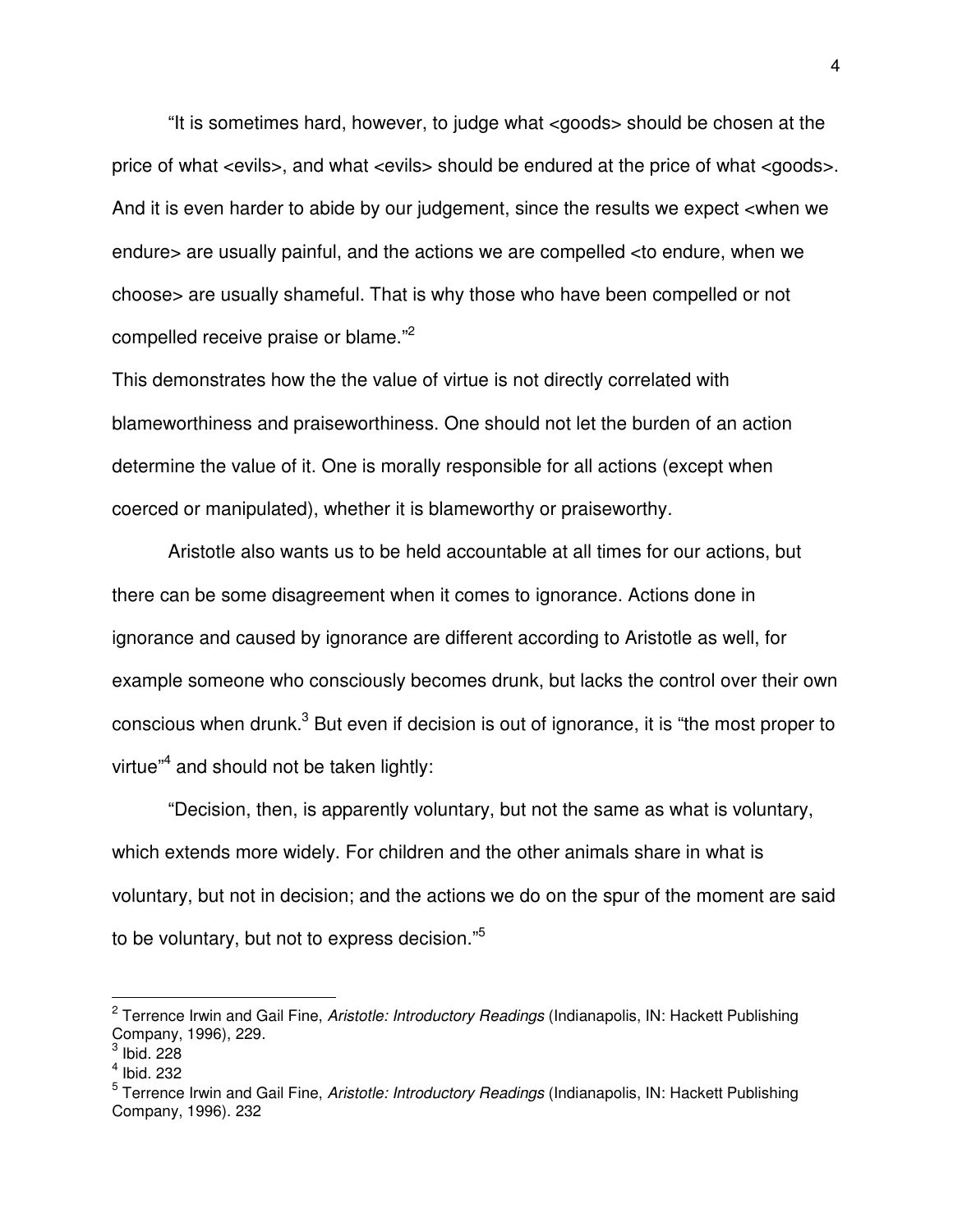Aristotle shows here that it is not just enough to have the ability to make decisions; it is about the intent behind them, which stems from one's character. Any animal can make a rash action, but decision itself requires logic and reasoning. Since Aristotle promotes using reasoning to express decision, this in itself determines our actions when deciding whether to choose A or B. If A is the more virtuous option, an Aristotelian would choose A every time, thus allowing ethical code to determine our future choices when it comes to decisions in ethics. To many, this would sound like a limiting life in the sense that one is bound to choosing A over B every time. Even though there is a limited sense of free will, the Aristotelian is still able to lead a flourishing life worth living.

 Doris is one that would heavily disagree with the notion that it is even possible to have a consistent moral character. In the beginning of his work, Doris uses moral psychological situations to demonstrate that one's decisions cannot be purely based off of reasoning alone. He explains that much of our decision making is based off of situations and our own personalities. $^6$  One aspect of our personality is especially devastating for philosophers:

 "Imagine my crippling shyness prevents my friendliness from being expressed and assume, as seems plausible, the same class of eliciting conditions is relevant to each trait; I have the disposition to friendliness, but the conditional would be false, because my shyness would cripple my friendliness… The burden of proof lies with someone attributing friendliness in the face of repeated failures to act friendly, while someone asserting the opposite view occupies an enviable rhetorical position."<sup>7</sup>

\_\_\_\_\_\_\_\_\_\_\_\_\_\_\_\_\_\_\_\_\_\_\_\_\_\_\_\_\_\_\_\_\_\_\_\_\_<br><sup>6</sup> John Doris, *Lack of Character: Personality* (New York, NY: Cambridge University Press, 2002), 13<br><sup>7</sup> John Doris, *Lack of Character: Personality* (New York, NY: Cambridge Universi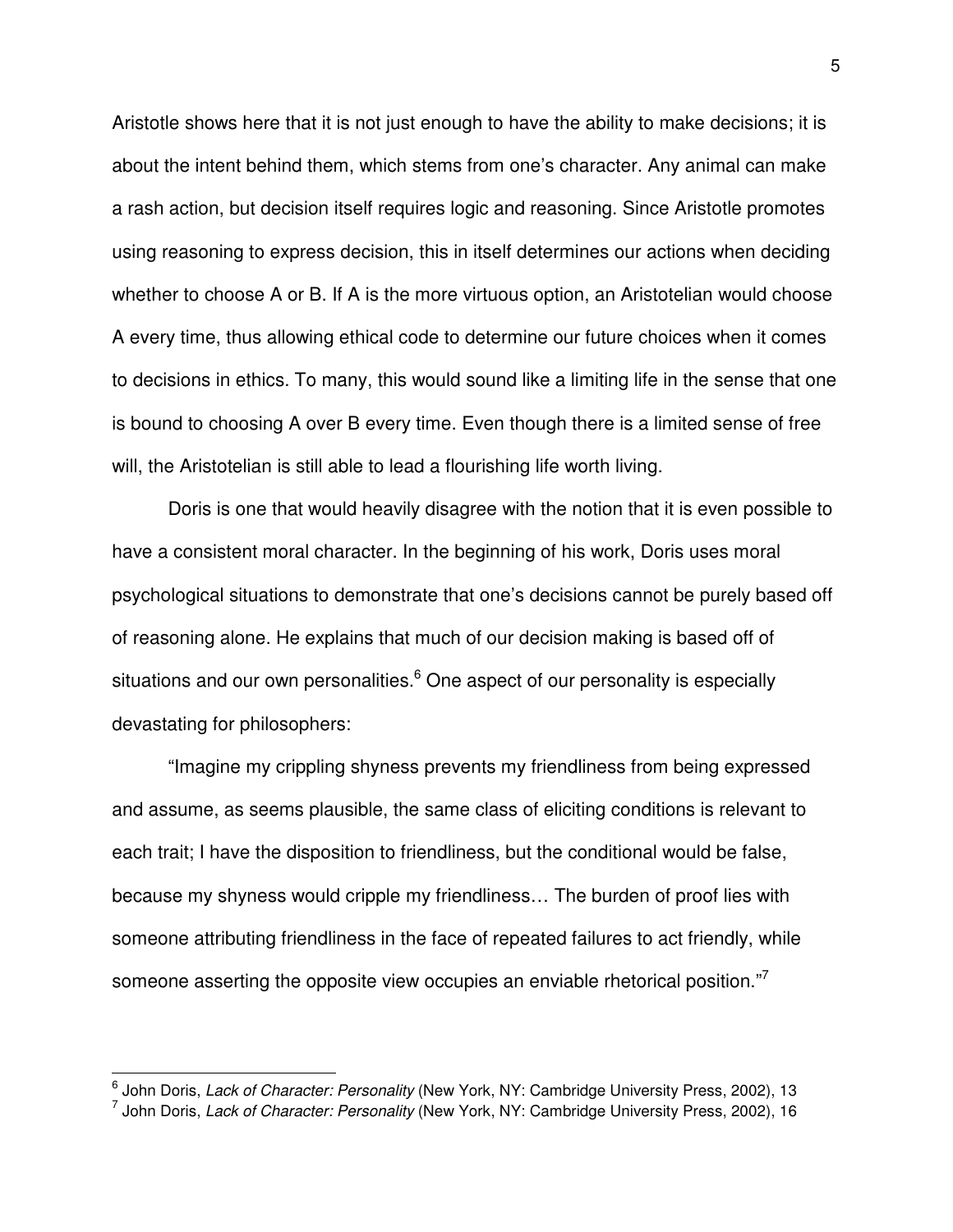Doris posits a devastating argument against Aristotle's notions of character. I shall outline it in premise form for clarity:

- 1) To show that one is a morally conscious person, one must perform morally conscious acts.
- 2) A characteristic such as shyness can keep one from performing morally conscious acts.
- 3) Therefore, one cannot truly be morally conscious if they cannot perform morally conscious acts.

Well, as Doris points out, Aristotle does assert that it is one's activity as a virtuous person that is paramount, not the foundation itself.<sup>8</sup> Unfortunately, this poses another separate problem: what is more important, the actions themselves or the intent and conscious decision making behind them? Would it be any worse if an innately selfish person saved someone's life only in order to make themselves look better? The consequentialist, whom only looks at actions themselves to determine morality, would say that only the action itself leading to saving a life would matter in this incident and would deem the selfish person virtuous. The deontologist, whom analyzes the objectives behind actions to determine morality, on the other hand would deem the action as not completely moral, since the intent behind it was not virtuous in nature. The deontologist would even go as far to say that the virtuous act itself would not have been performed if it did not make the selfish person look better to others, or if there was no kind of benefit for them from saving someone's life. Opposed from both consequentialism and deontology, Aristotle actually proposes a third different view called Virtue Theory: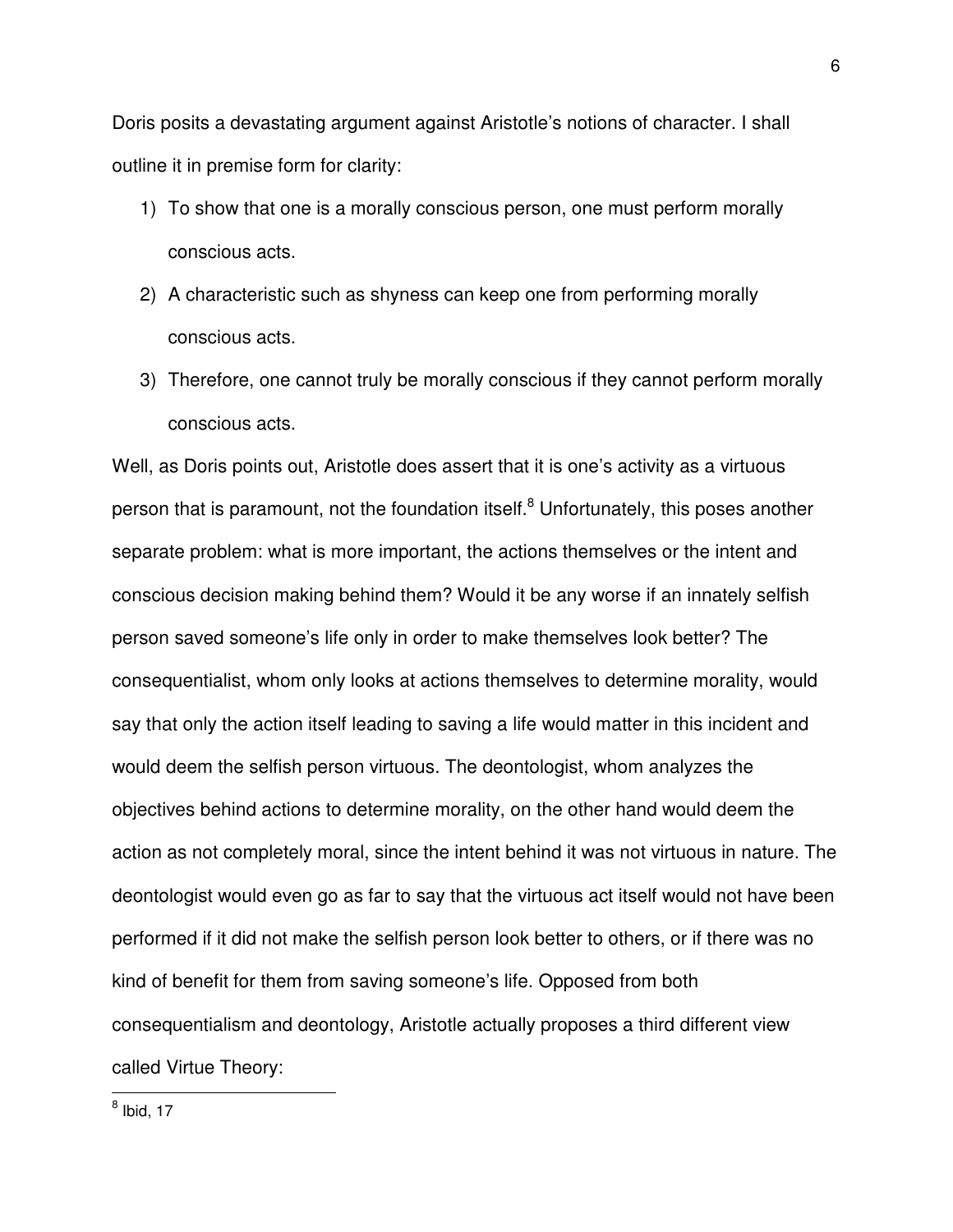"[Virtue Theory] deemphasizes rules, consequences and particular acts and places the focus on the kind of person who is acting. The issue is not primarily whether an intention is right, though that is important; nor is it primarily whether one is following the correct rule; nor is it primarily whether the consequences of action are good, though these factors are not irrelevant. What is primary is whether the person acting is expressing good character (moral virtues) or not."<sup>9</sup>

This is important to consider because this actually helps support Doris' argument in a way. If one is never able to express good character in their actions, then no one would know that they had a good character. Aristotle's Virtue Theory leans more towards consequentialism than deontology. While in most situations I consider myself a consequentialist, having that virtuous foundation is definitely important when choosing A over B. Having that solid morality within ourselves is the only way we can consistently choose the more virtuous choice, despite character traits and situations.

In Gavin Lawrence's essay Acquiring Character: Becoming a Grown-Up, Lawrence acknowledges that through Aristotle's ethics, character is not necessarily something one is born with. Character requires maturity and consistency in action. If one is not able to maintain a good character, they are seen as immature and lacking of self control.<sup>10</sup> This sense of character control changes one from just a reactionary being into a cognisant and reason driven individual:

 "This is a transition (i) from attraction to evaluation, from acting and reacting simply 'as we like',with, or out of, pleasure and pain, to acting as we think fit, fine, and

<sup>&</sup>lt;sup>9</sup> Dr. Garrett, "Virtue Ethics," Virtue Theory, last modified November 28, 2005, accessed May 2, 2015,http://people.wku.edu/jan.garrett/ethics/virtthry.htm.

<sup>&</sup>lt;sup>10</sup> Michael Pakaluk and Giles Pearson, Author: Gavin Lawrence, Moral Psychology and Human Action in Aristotle: Acquiring Character: Becoming Grown-Up (New York, NY: Oxford University Press, 2011), 237.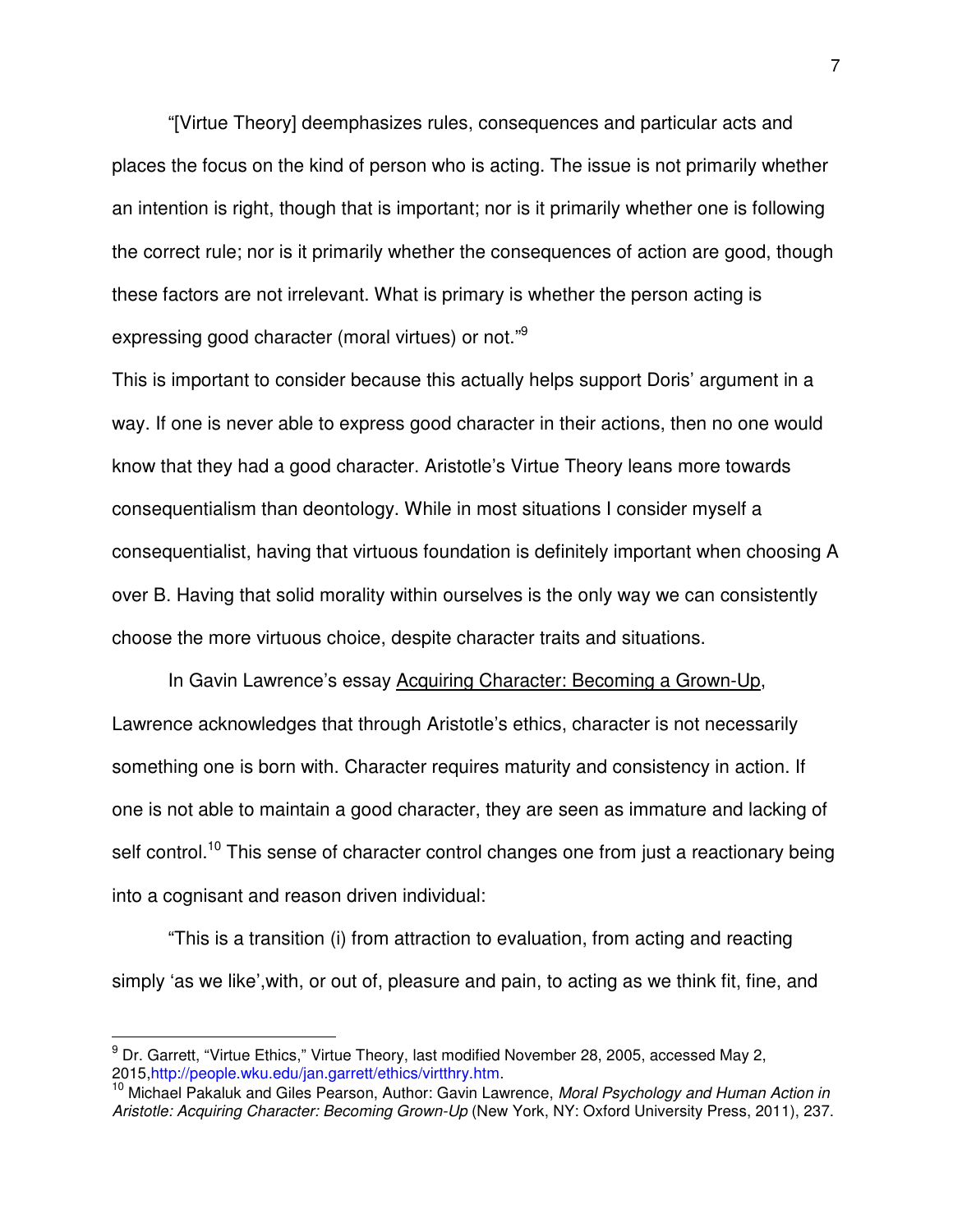valuable; (ii) a transition from the rough and ready responses of nature and basic habituated practice to the more finely attuned, more situationally contoured, imaginative and creative, responses of reason-imbued sensitivities..."<sup>11</sup>

This demonstrates that establishing character is not only about striving to pursue virtue. It is also about, in a sense, becoming more human by developing reasoning. The transitions one undergoes from no foundations to moral foundations comes with the benefits of imagination and creativity along with thinking logically and reasonably. Thus, one should not disregard Aristotle's notions of character just because moral psychology shows that situations and personality traits can affect one's actions contrary to their true character foundation. Developing a solid moral foundation within one's self and pursuing the utmost good is of the highest importance in order to mature as a human being, even if we are prone to being swayed by our surroundings.

 Since I have effectively expounded on the foundations of Aristotle's notions of character and engaged the moral psychological counterexamples, I shall next take into account John Martin Fischer's The Metaphysics of Free Will in order to properly elaborate on free will and what it means when we say "absolute free will." There are three main theories on free will that effectively cover the whole range of possibilities: hard determinism, compatibilism, and libertarianism. Hard determinism is the extreme case of free will in which all of our actions are dictated by our past and character, so one has no sense of free will, and little sense of moral responsibility. Compatibilism is the middle ground in which determinism still exists, but one still has the ability to choose A over B if they have a second order desire to do so. For example, one is still able to conquer their addiction to cocaine if they have a stronger personal desire to be a good

 $11$  Ibid. 237

 $\overline{a}$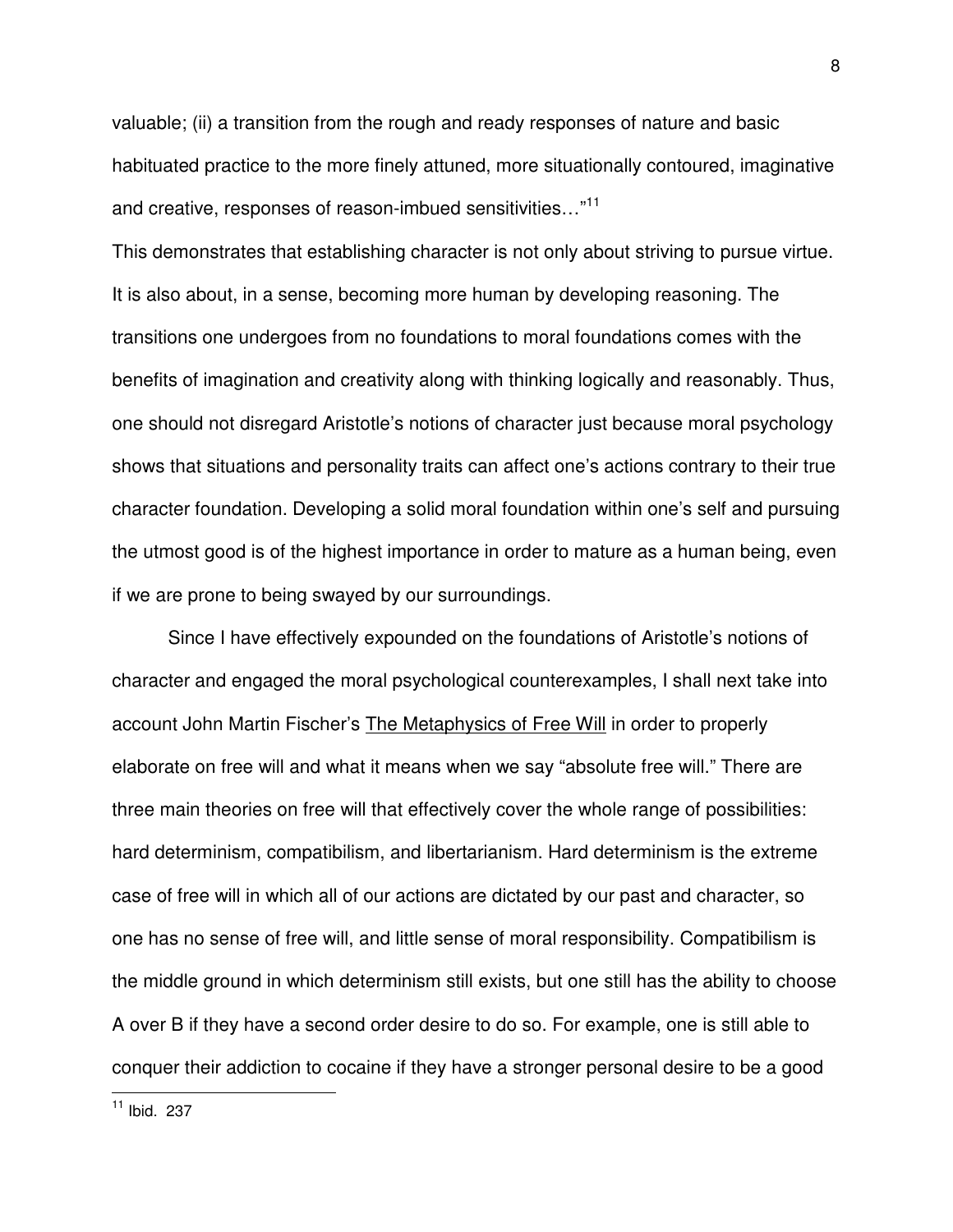role model for their children. While determinism does guide one towards one option, there is still that sense of free will and moral responsibility in compatibilism since the other options can still be chosen. Libertarianism, or absolute free will, is the most liberal in the free will spectrum. Determinism does not exist to libertarians, and alternate possibilities are necessary for moral responsibility and free will, so we are able to fully freely choose A or B with no restrictions.

Randomness and luck are big factors that many criticize indeterminism for. If a indeterminist were to make a choice between a virtue and a vice, he would have to flip a coin in order to allow for alternative possibilities, even if the indeterminist were a virtuous person. How is one suppose to live a flourishing life if it is simply based on luck that one does the right thing? Even though there are such devastating claims against incompatibilism, Peter van Inwagen is one philosopher that still believes that if determinism existed, then we would have no free will whatsoever. van Inwagen believes that determinism cannot be in effect if someone wants to answer the phone, but calls into doubt his own free will and thus refuses to answer the phone, even though he reasonably should answer.<sup>12</sup> Fischer though makes the claim that:

 "(1) the agent can generate the a desire of the second sort, (2) he can try and act on this desire, and (3) and if the agent were to try to act on this sort of desire, he would succeed, the the agent can (during the relevant temporal period) refrain from answering the phone, even though he lacks any desire to do other than answer the phone."<sup>13</sup> Fischer shows that even if the person is determined in their first order desire to answer the phone, he can still refrain from answering the phone if we have the second order

<sup>&</sup>lt;sup>12</sup> John Martin Fischer, The Metaphysics of Free Will (Malden, MA: Blackwell Publishers Inc, 1994), 52  $13$  Ibid, 52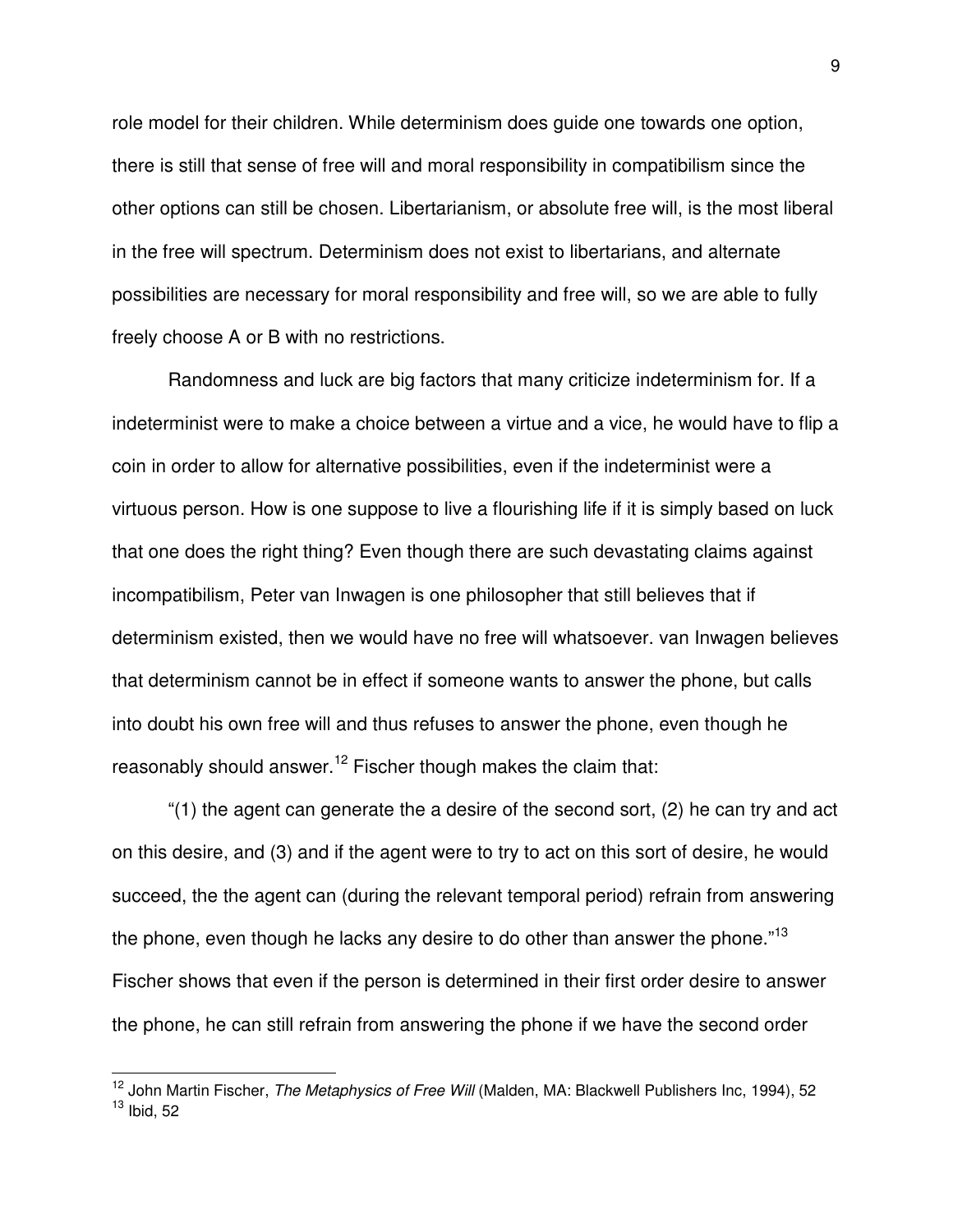desire. In this way, one can still have moral responsibility and free will, even though determinism is in effect. One does not necessarily need to give up the notion of determinism in order to have a sense of free will and moral responsibility.

 Most people seem to hold the incompatibilist view, but after a closer look into compatibilism, it seems to be the most reasonable form of free will. Why is this? It seems to be that most people do not have a full concept of free will when they talk about it or think about it. It is a common occurrence for one to think initially that it is better to have as many options as possible, so absolute free will is the most ideal theory. But, indeterminism itself, once studied on an academic level, is quickly seen as not the ideal theory. Indeterminism does not allow for any factors of the past to affect our decision making, even though it is common knowledge that in order to be reasonable, logical persons, we must consult the past in order to lead a flourishing life and not make the same mistake twice. And hard determinism is too strict with decision making, so it is hard for most to see how one can have free will and moral responsibility when they can only choose A over B. Thus, it is the most reasonable to choose compatibilism as the most sensible form of free will.

 As I have shown thus far, the notion of Aristotelian character and incompatibilism are not compatible with one another. One must choose either to believe absolute free will or a consistently moral character is a better one to pursue. As I have previously stated before, I hold that it is much more important to pursue an Aristotelian notion of character and have a limited sense of free will (in the form of compatibilism). Next, I shall expand on how compatibilism allows us the amount of free will and moral responsibility we need in order to lead fulfilling lives.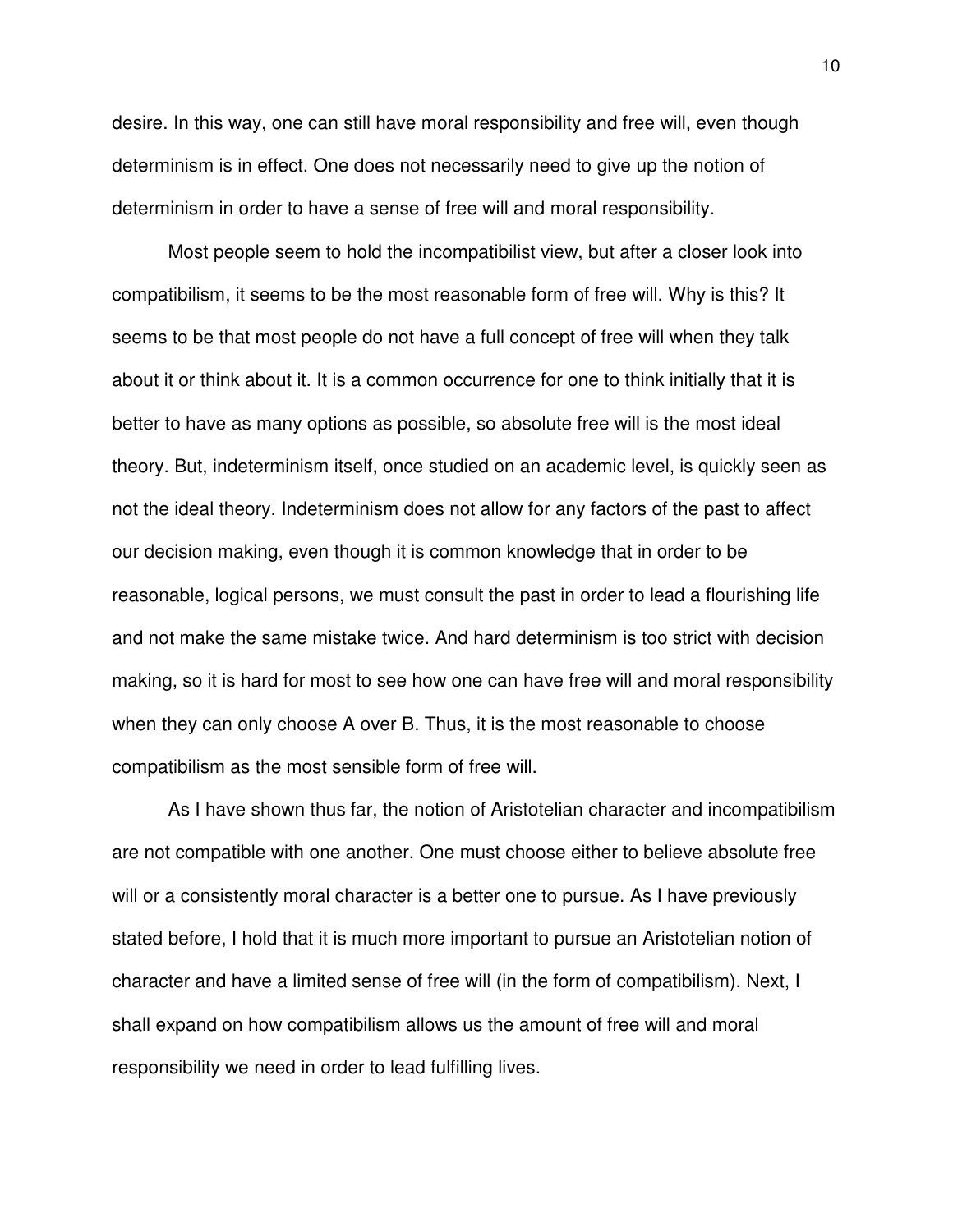One of the ways compatibilists are able to show that one still has moral responsibility through determinism is by giving Frankfurt-type examples. One of the most famous Frankfurt examples is Locke's example. Locke describes a group of friends in a room and how they are enjoying their time together in a room. Unbeknownst to them, a mysterious figure locks the door while they are together. They are not aware of this, and do not wish to leave the room, so they stay of their own free will and continue to spend time together. When they get up to leave, the mysterious figure unlocks the door, and they are able to leave the room with no knowledge they were locked inside of it the whole time. These types of examples in which the agent has guidance control (control over their own actions) but lacks regulative control (control over the whole situation itself) demonstrate that one still has enough free will and control in order to have moral responsibility. Fischer expounds on Frankfurt examples later in his book:

 "The Frankfurt-type cases, unusual as they are, may well point us to something as significant as it is mundane. When we are morally responsible for our actions, we do possess a kind of control. So the traditional assumption of the association of moral responsibility (and personhood) with control is quite correct. But it need not be the sort of control that involves alternate possibilities."<sup>14</sup>

As demonstrated through these examples, Fischer is able to prove that it is not the overall control of events that necessarily makes one morally responsible, but the control over the agent's own actions that makes one morally culpable.

 Many incompatibilists would object to the Frankfurt examples based on the fact that it seems as though the agent still does not have any control over his situation. For

 $\overline{a}$ 

<sup>&</sup>lt;sup>14</sup> John Martin Fischer, *The Metaphysics of Free Will* (Malden, MA: Blackwell Publishers Inc, 1994),133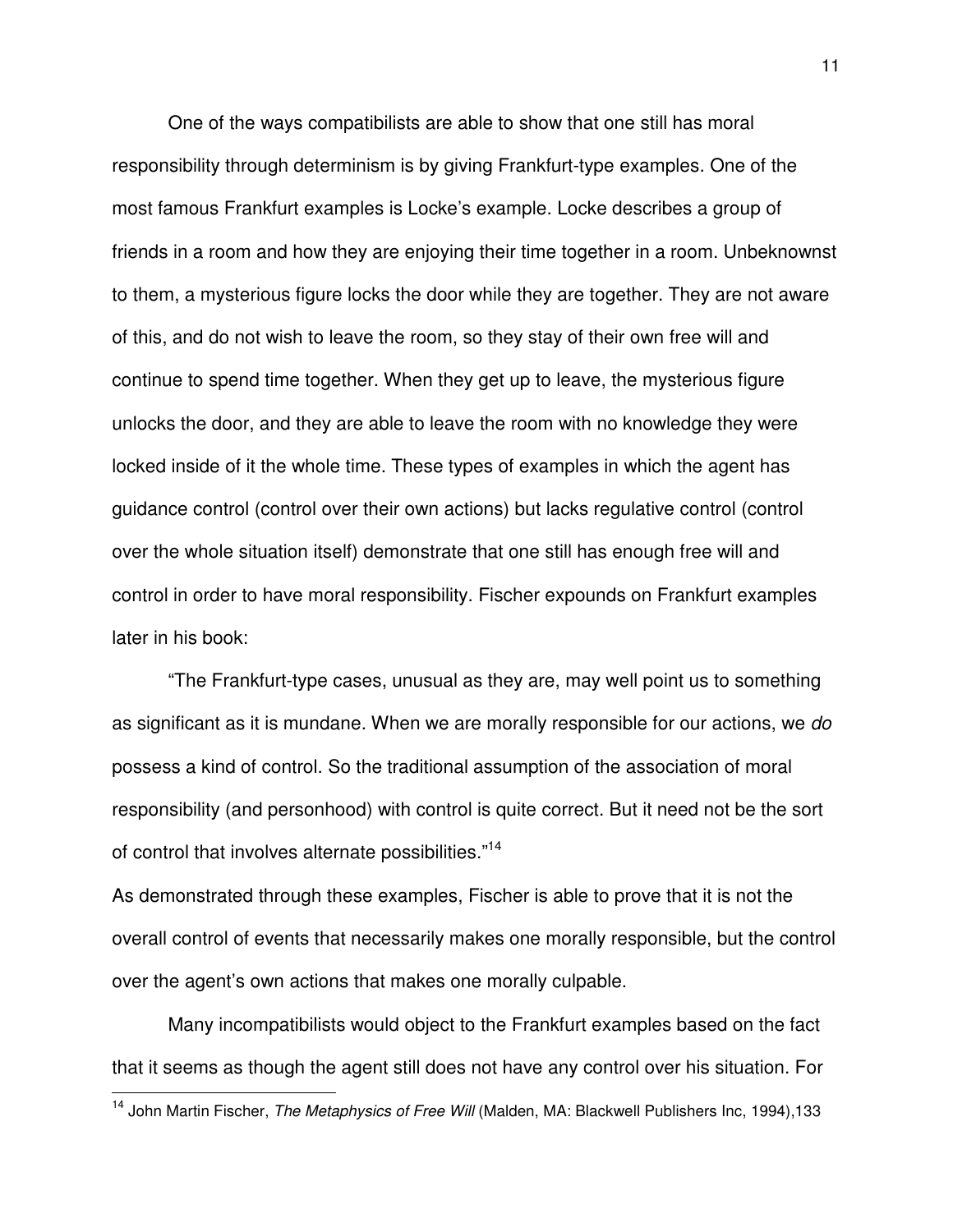instance, the mysterious figure is in control the whole time, so the agent technically cannot leave the room if the mysterious figure does not allow him to. Fischer introduces the counter theory "the flicker of freedom strategy", originally formulated by libertarians, in order to demonstrate how the agent really does have moral responsibility with only guidance control.<sup>15</sup> Fischer details four different versions of this theory, but I shall only expound on the first one. Fischer describes a scenario in which Jones is a free agent and Black is the one with the regulative control.<sup>16</sup> Jones freely chooses to vote for Clinton over Bush, and Black does not interfere with this decision making because he wants him to vote for Clinton. But, if Black even for a second thinks or exposes in some way that he wants to vote for Bush instead, then Black will immediately interfere. Fischer continues:

 "But again a flicker emerges, for even here Jones has the power to show the relevant sign - to blush red or display the complex neurophysiological pattern, and so forth. And it is hard to see how a Frankfurt-type example could be constructed which would have absolutely no such flicker. ... Thus, it appears that, no matter how sophisticated the Frankfurt-type example, if one traces "backward" far enough, one will find a flicker of freedom."<sup>17</sup>

Fischer defends that this is a weak argument from libertarians, since it is hard to even spot the "flicker of freedom". One must remember that Frankfurt examples are meant to demonstrate that one still has moral responsibility even in the most extreme cases. We all hope that there really is not a mysterious figure controlling our every action. Overall though, the Frankfurt-type examples definitely do demonstrate how we can still be

 $15$  Ibid. 134

<sup>&</sup>lt;sup>16</sup> Ibid. 136

<sup>17</sup> John Martin Fischer, *The Metaphysics of Free Will* (Malden, MA: Blackwell Publishers Inc, 1994). 136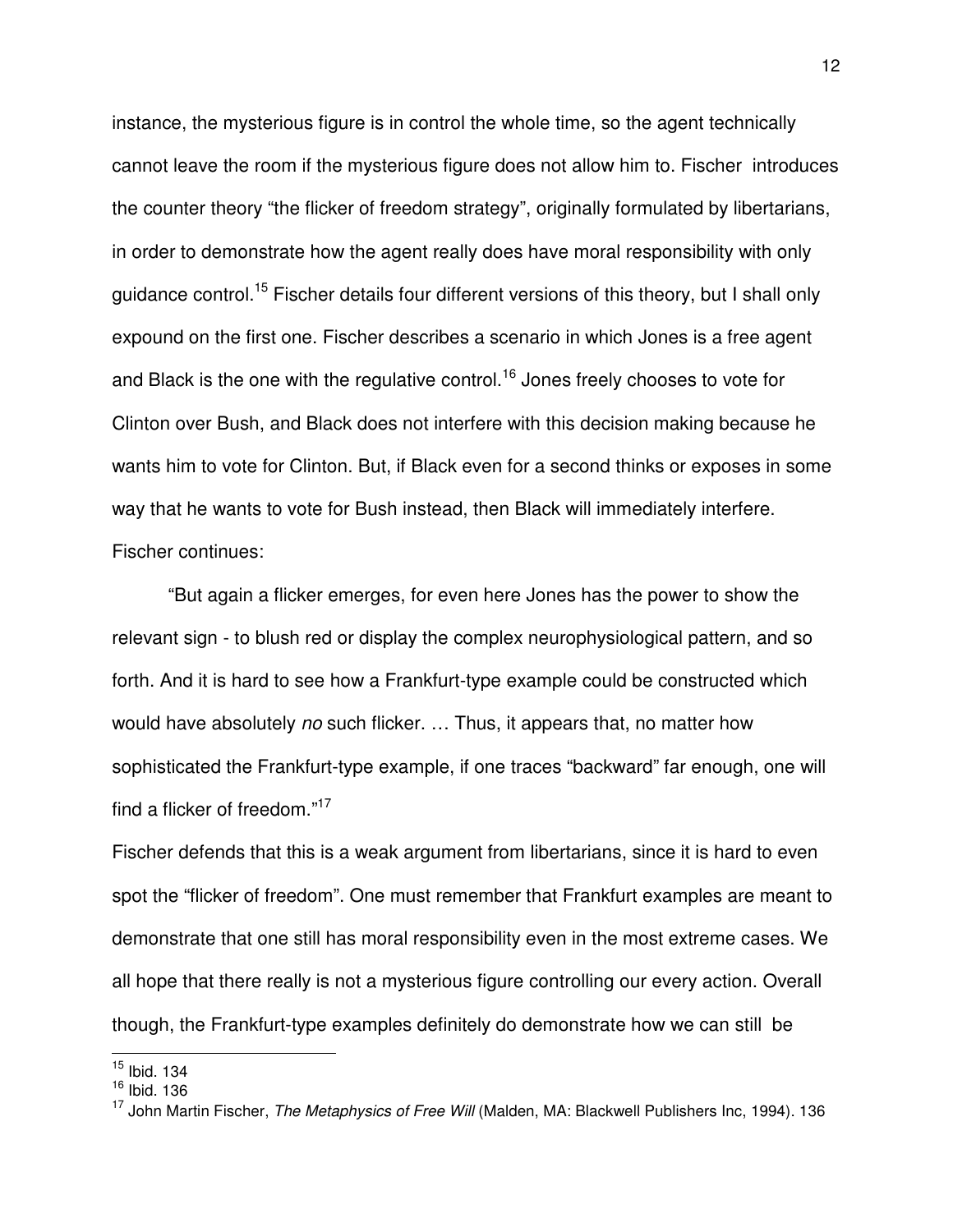morally responsible even if we do not have free will (in the sense of having alternate possibilities).

 Thus far I have elaborated on all the main spectrums of free will and have shown the best and most reasonable method is compatibilism. Now, I shall demonstrate how Aristotle's own views of free will line up with causal determinism and compatibilism. In Anthony Kenny's work Aristotle's Theory of the Will, Kenny analyzes different aspects of free will in accordance with Aristotle's own works. He first focuses on the issue of voluntariness in Eudemian Ethics. Kenny begins with Aristotle addressing, "'We are praised for virtue, we are praised for what we are responsible for or cause, we cause voluntary actions, so let us investigate voluntariness.'"<sup>18</sup> Aristotle then continues to use geometry and math to show that principles are caused by consequential properties.<sup>19</sup> This alone demonstrates how Aristotle believed that forms of causal determinism were in fact in effect. But, Aristotle did in fact believe in some things resting on luck:

 "Either reading, it seems to me, is an expression of something which Aristotle believed: some things depend on men, in the sense of being within the competence of human nature, without being contingent in the sense of avoidable; and some things are contingent without being the results of human intervention: e.g. matters of luck."<sup>20</sup> Aristotle understood that certain factors in the world were beyond our control. This view of the world and voluntariness lines up very well with compatibilism, which demonstrates that one can pursue virtuous actions within their guidance control and lead a flourishing life while lacking regulative control.

<sup>&</sup>lt;sup>18</sup> Anthony Kenny, Aristotle's Theory of the Will (New Haven: Yale University Press, 1979), 4

<sup>&</sup>lt;sup>19</sup> Anthony Kenny, Aristotle's Theory of the Will (New Haven: Yale University Press, 1979). 4-5  $20$  Ibid. 7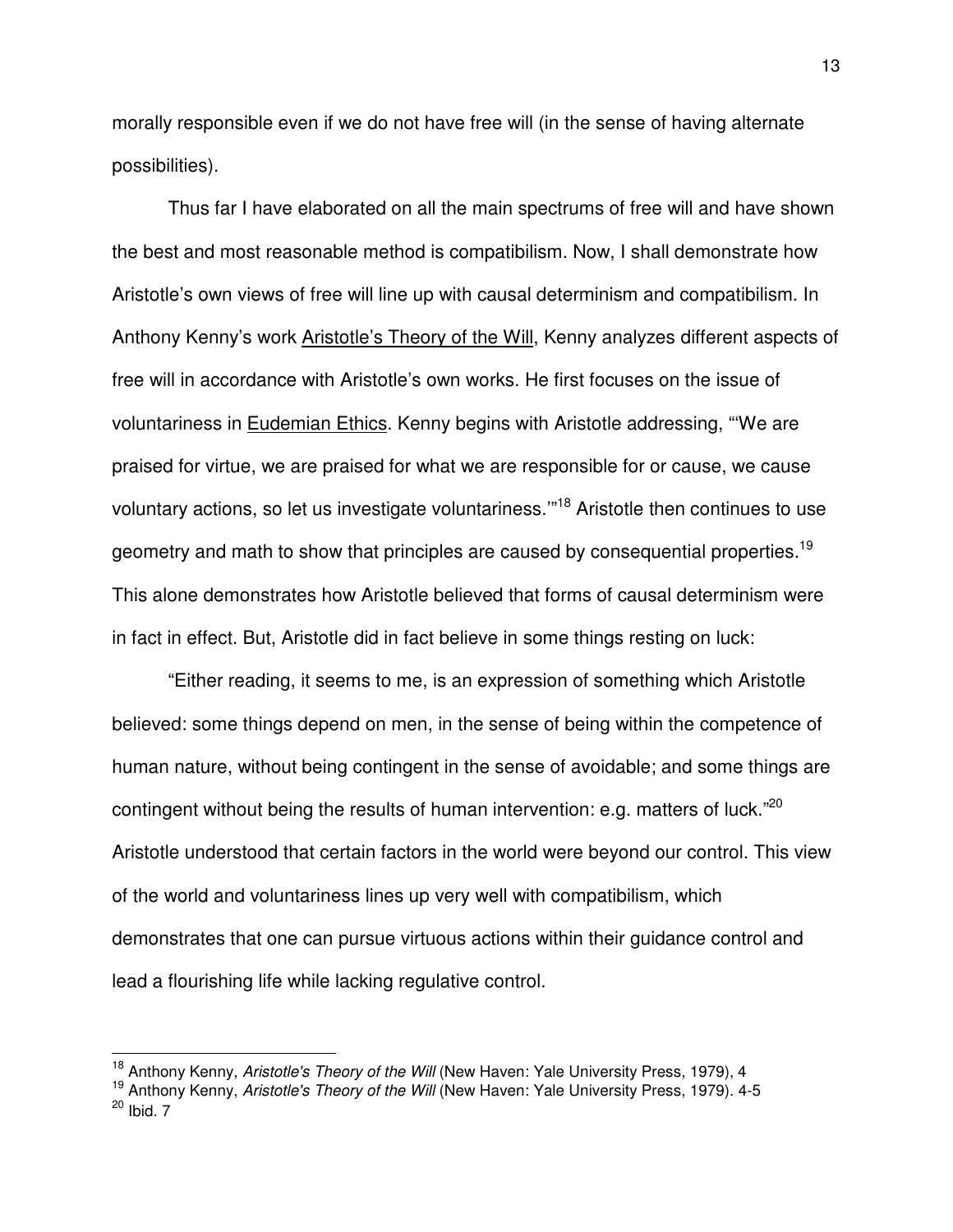In conclusion, it is much more important to develop and pursue a consistently good character, as exemplified by Aristotle's ethics, and appreciate the limited amount of free will we have rather than disregard the notion of Aristotelian character for the sake of absolute free will. As I iterated before, absolute free will is not what most people understand it to be. Most do not understand how randomized our choices would be if we decided to believe in having absolute free will. Logical reasoning altogether would be thrown out the window. As also defended previously, building and having a virtuous character is not all about demonstrating it all the time. It is part of the growth of a human being when it comes to emotional and logical maturity. One can still have a virtuous character and make situational or personality driven mistakes sometimes. This does not take away from their growth into a mature, reasoning person. Much like pursuing a morally consistent character, accepting a limited version of free will does not limit one from cultivating a flourishing life. One does not need full control over both the guidance and regulative controls in order to be morally responsible. One only needs guidance control in order to have moral responsibility, and as demonstrated before, compatibilism allows us this. At the end of the day, in order to lead fulfilling lives, it is of the utmost importance to pursue always the more virtuous path, even if in this goal we are determined to do so.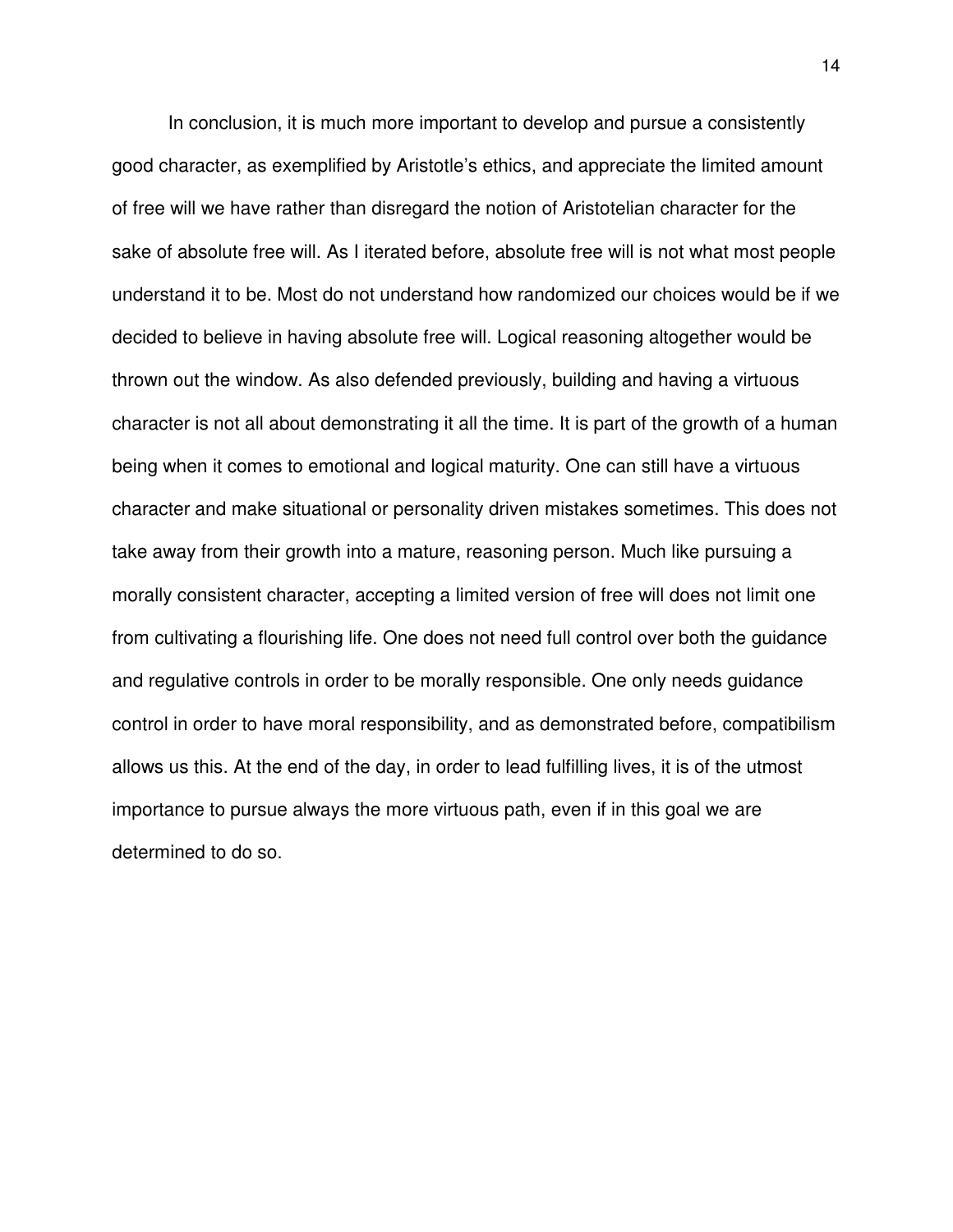Works Cited:

- 1) Doris, John. Lack of Character: Personality. New York, NY: Cambridge University Press, 2002.
- 2) Fischer, John Martin. The Metaphysics of Free Will. Malden, MA: Blackwell Publishers Inc, 1994.
- 3) Garrett, Dr. "Virtue Ethics." Virtue Theory. Last modified November 28, 2005. Accessed May 2, 2015. http://people.wku.edu/jan.garrett/ethics/virtthry.htm.
- 4) Irwin, Terrence, and Gail Fine. Aristotle: Introductory Readings. Indianapolis, IN: Hackett Publishing Company, 1996.
- 5) Kenny, Anthony. Aristotle's Theory of the Will. New Haven: Yale University Press, 1979.
- 6) Pakaluk, Michael, and Giles Pearson. Moral Psychology and Human Action in Aristotle. New York, NY: Oxford University Press, 2011.